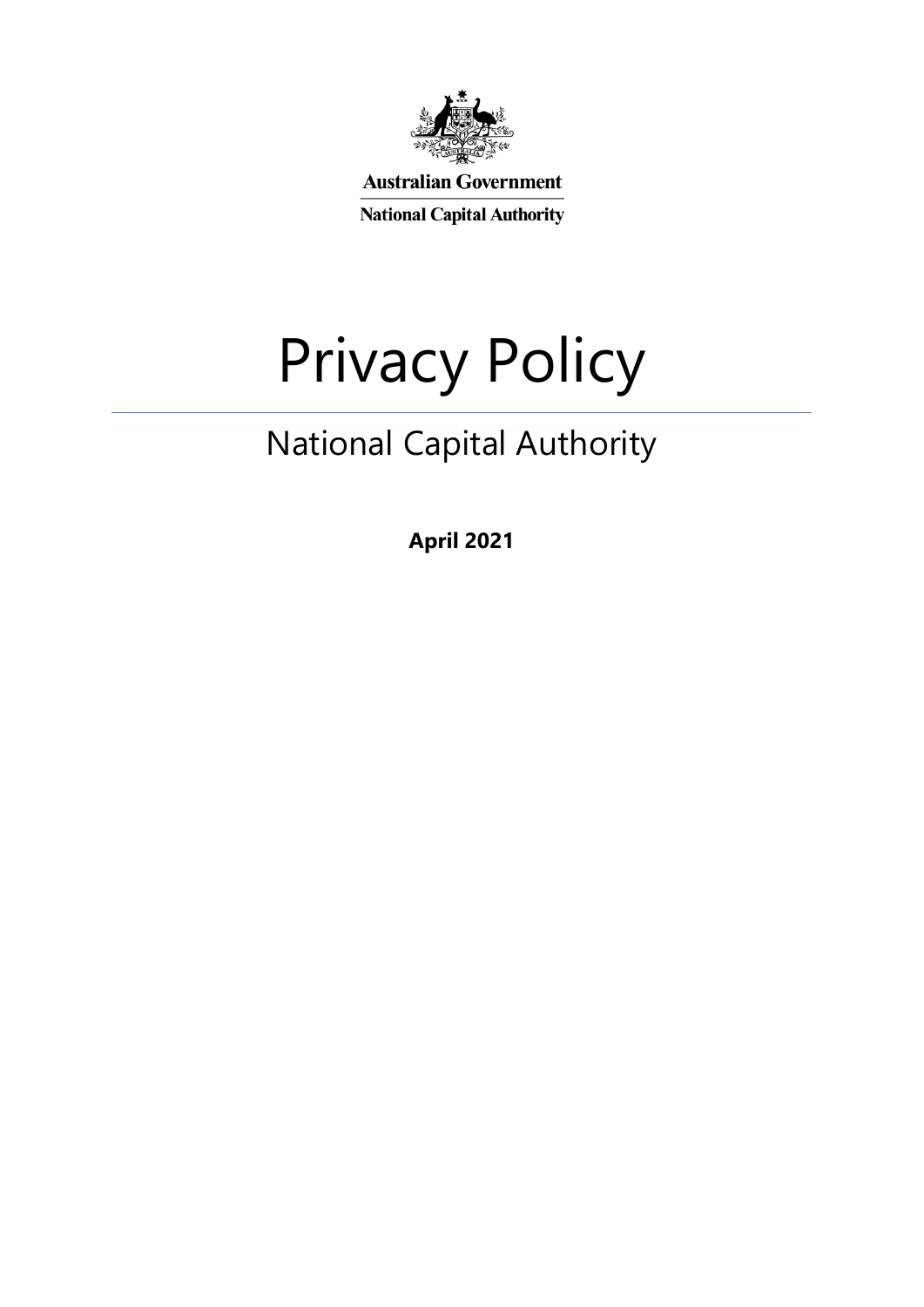#### **TABLE OF CONTENTS**

| Accessing and correcting personal information, or reporting a breach 7 |  |
|------------------------------------------------------------------------|--|
|                                                                        |  |
|                                                                        |  |
|                                                                        |  |
|                                                                        |  |
|                                                                        |  |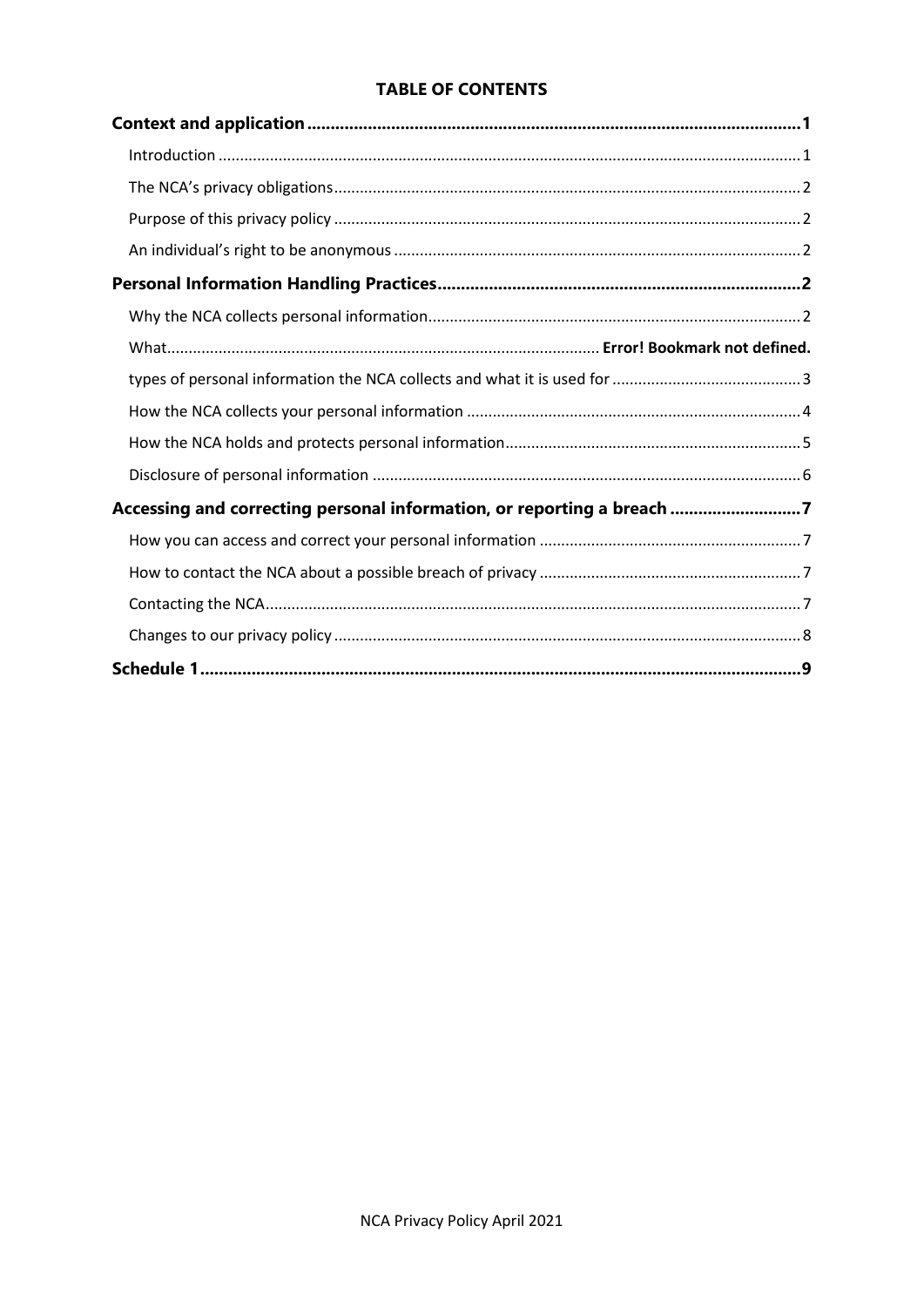# <span id="page-2-0"></span>**Context and application**

## <span id="page-2-1"></span>**Introduction**

- 1. The National Capital Authority (**NCA**) is established under the *Australian Capital Territory (Planning and Land Management) Act 1988* (**PALM Act**)*.* The NCA is a noncorporate Australian Government agency within the Infrastructure, Transport, Regional Development and Communications Portfolio.
- 2. The NCA performs the role as trustee of Australia's National Capital, Canberra, and in this capacity, serves the interests of the Australian Government, the nation and its people.
- 3. The NCA is responsible for shaping the National Capital into the future; managing and enhancing the nationally significant parts of Canberra; and educating and informing people about Australia's National Capital. The key activities of the NCA include:
	- a) preparing, reviewing and administering the National Capital Plan;
	- b) commissioning, assessing and approving applications to undertake works on National Land;
	- c) preparing development control plans, urban design guidelines, master plans and draft amendments to the National Capital Plan;
	- d) promoting awareness of Canberra as the National Capital by:
		- encouraging participation, appreciation and celebration in the National Capital, e.g. by encouraging public and private events to be held on National Land; and
		- providing education about the Capital, e.g. through the National Capital Exhibition;
	- e) managing and maintaining assets and land on behalf of the Australian Government, including:
		- renewal works to enhance or protect national assets e.g. refurbishment of monuments and fountains;
		- construction of public infrastructure e.g. roads, parking, pathways and lighting; and
		- development of the landscape settings for new building sites, public parks and places for commemoration and celebration;
	- f) administering pay parking on National Land.
- <span id="page-2-2"></span>4. More information about the NCA is available from the website at [www.nca.gov.au.](http://www.nca.gov.au/)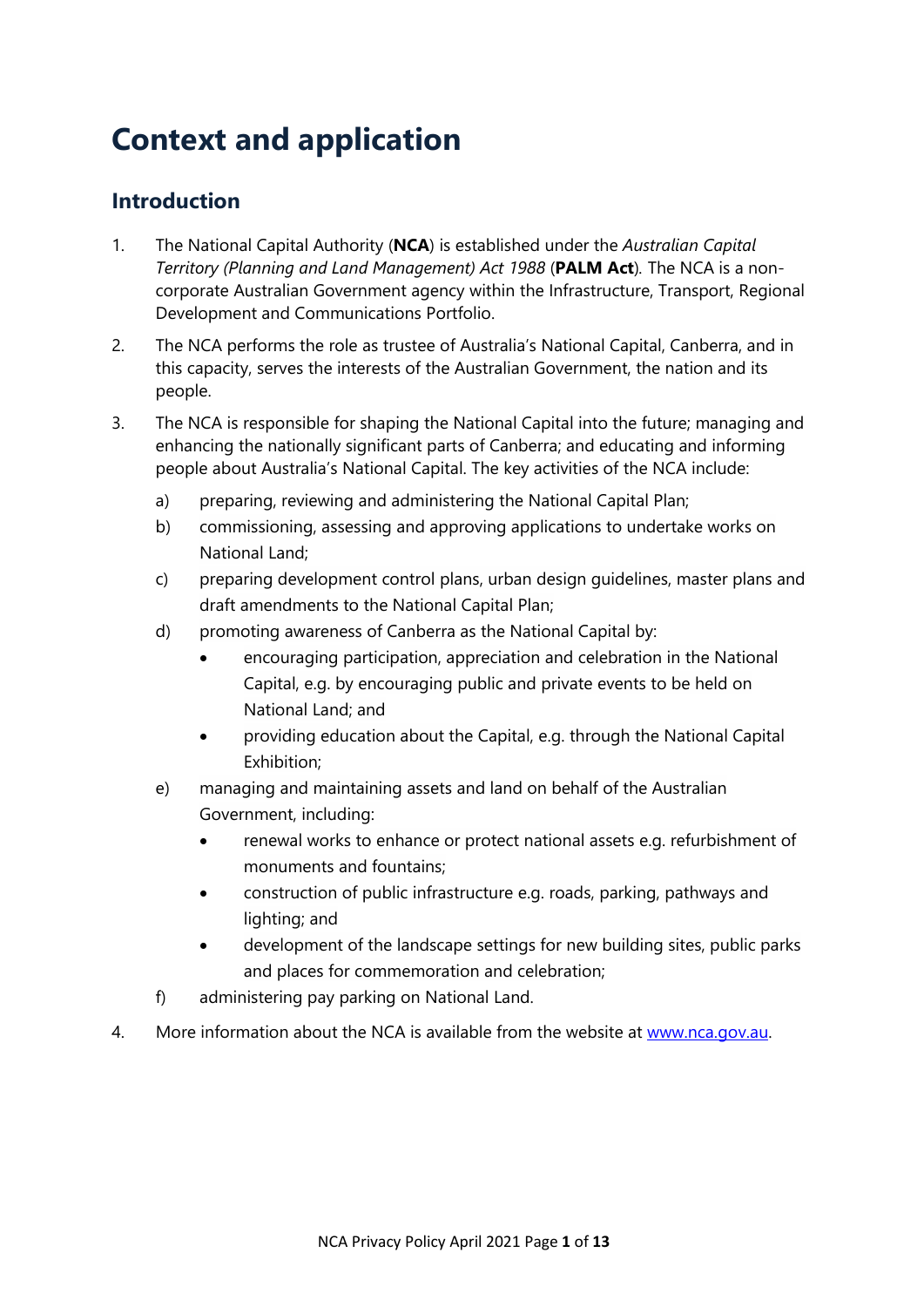# **The NCA's privacy obligations**

- 5. As an Australian Government agency, the NCA is bound by the Australian Privacy Principles (APPs) contained in Schedule 1 of the *Privacy Act 1988* (**Privacy Act**). The APPs regulate how agencies collect, hold, use, disclose, and correct records containing, personal information.
- 6. In addition to the APPs, the NCA is bound by the *Privacy (Australian Government Agencies- Governance) APP Code 2017* (**Code**), which sets out specific requirements and key practical steps that agencies must take as part of complying with APPs.
- 7. The NCA values privacy and promotes good privacy governance within the agency. The NCA respects rights to privacy under the Privacy Act and complies with all the Privacy Act's requirements in respect of the collection and management of personal information.

# <span id="page-3-0"></span>**Purpose of this privacy policy**

8. The purpose of this privacy policy is to provide a clear understanding of the sort of personal information the NCA collects, holds, uses and discloses in undertaking the NCA's activities.

# <span id="page-3-1"></span>**An individual's right to be anonymous**

- 9. Where possible, the NCA will allow an individual to interact with the NCA anonymously or using a pseudonym. For example, an individual may contact the NCA's reception on telephone (02) 6271 2888 with a general inquiry, without the NCA requiring that individual's name unless that is necessary to adequately handle the inquiry.
- 10. However, where an individual chooses not to provide certain personal information to the NCA, it may mean that the NCA is not able to provide the products and services sought, or to the level of service sought.

# <span id="page-3-2"></span>**Personal Information Handling Practices**

# <span id="page-3-3"></span>**Why the NCA collects personal information**

- 11. The Privacy Act defines "personal information" as information or an opinion about an identified individual, or an individual who is reasonably identifiable whether it is true or not and whether it is recorded in a material form or not.<sup>[1](#page-3-4)</sup>
- 12. The NCA collects personal information that is reasonably necessary for, or directly related to, the NCA's functions and activities as a statutory agency within the Australian Public Service, including under the PALM Act and pursuant to other legislation, for example the *National Land (Road Transport) Ordinance 2014* and powers delegated by the Minister under the *National Land Ordinance 1989* and its applied provisions relating to the management and control of the national capital estate.

<span id="page-3-4"></span> <sup>1</sup> *Privacy Act 1988* s6.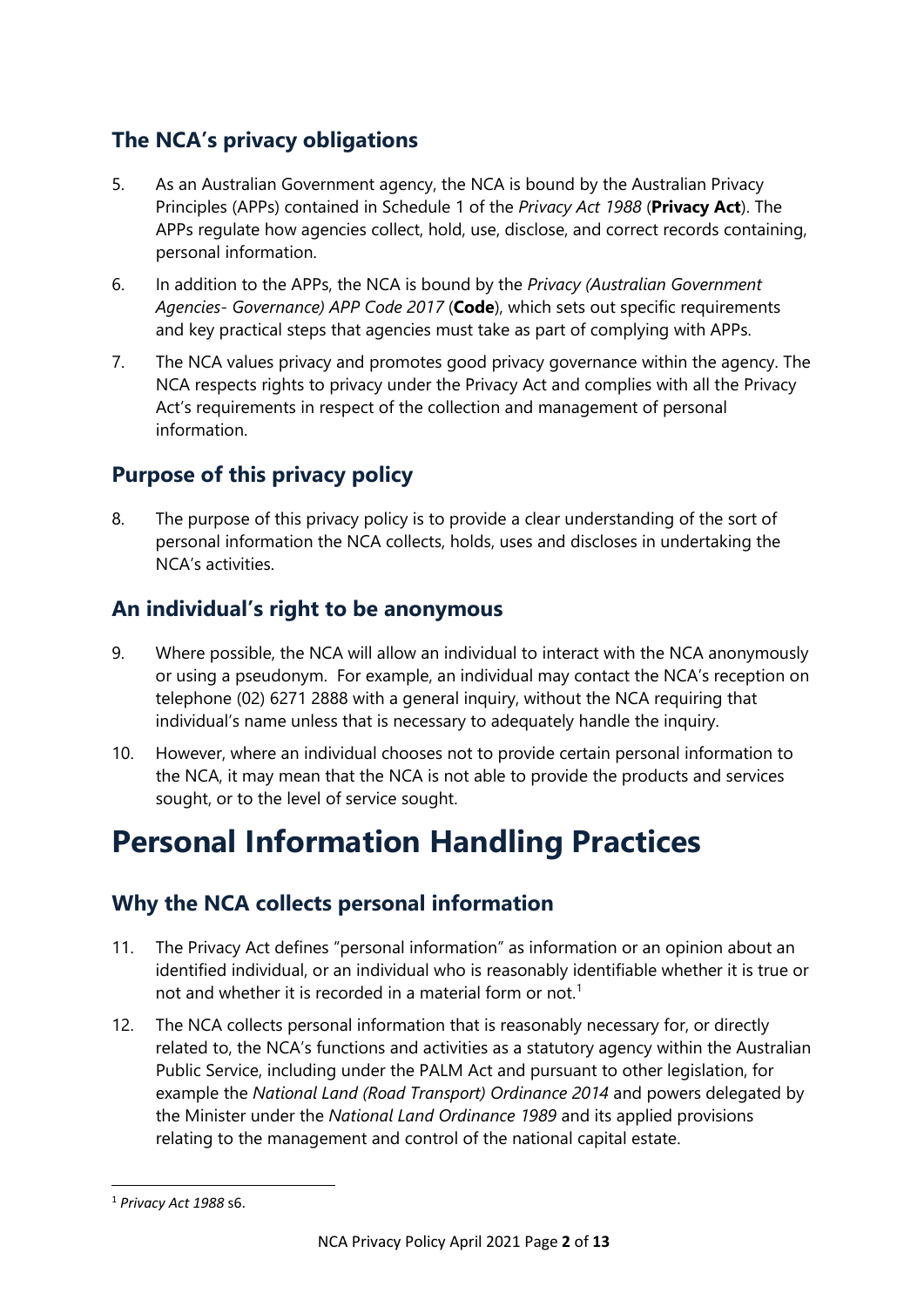13. The NCA also collects, holds, uses and discloses personal information in relation to its role as an employer under the Public Service Act 1988.

# <span id="page-4-0"></span>**Types of personal information the NCA collects and what it is used for**

- 14. The personal information the NCA collects and holds will vary depending on what is required to perform the NCA's functions and activities. The types of personal information that the NCA generally collects during the course of its functions and activities includes, but is not limited to:
	- a) names, contact details and other information about individuals, such as age and/or birth date, gender, profession, occupation or job title;
	- b) financial and bank details;
	- c) photographic images, pictorial representations, audio and/or video recordings;
	- d) vehicle and driver licence information;
	- e) 'sensitive information' as defined in the Privacy Act, such as health information and information about ethnicity, political opinions, religious beliefs and sexual preferences;
	- f) cookie and clickstream data (only limited personal information may be collected via cookies and clickstream data and individuals who do not wish to receive cookies may disable this function on their web browser);
	- g) any additional information provided to the NCA directly through use of the NCA website or to NCA representatives;
	- h) any information provided through NCA Reception, information email address [\(info@nca.gov.au\)](mailto:info@nca.gov.au), public consultation, customer surveys or visits by NCA representatives from time to time.
- 15. The NCA only uses personal information for the purposes for which it was collected, or as otherwise permitted by the Privacy Act.
- 16. The NCA collects, holds, uses and discloses personal information primarily for the purposes of:
	- a) providing services and sending communications requested, for example through the NCA email list, website and social networking services;
	- b) responding to enquiries or complaints and providing information or advice about the NCA and its activities, including the assets and land the NCA manages;
	- c) assessing and approving applications for development and renewal works;
	- d) conducting planning, product or service development, and program evaluation, quality control and research for the purposes of the NCA, its contractors or service providers;
	- e) managing pay parking areas;
	- f) managing incidents that occur on National Land;
	- g) assessing the performance, and improving the operation of, the NCA website;
	- h) updating NCA records and keeping contact details up-to-date;
	- i) taking regulatory action within NCA functions and powers; and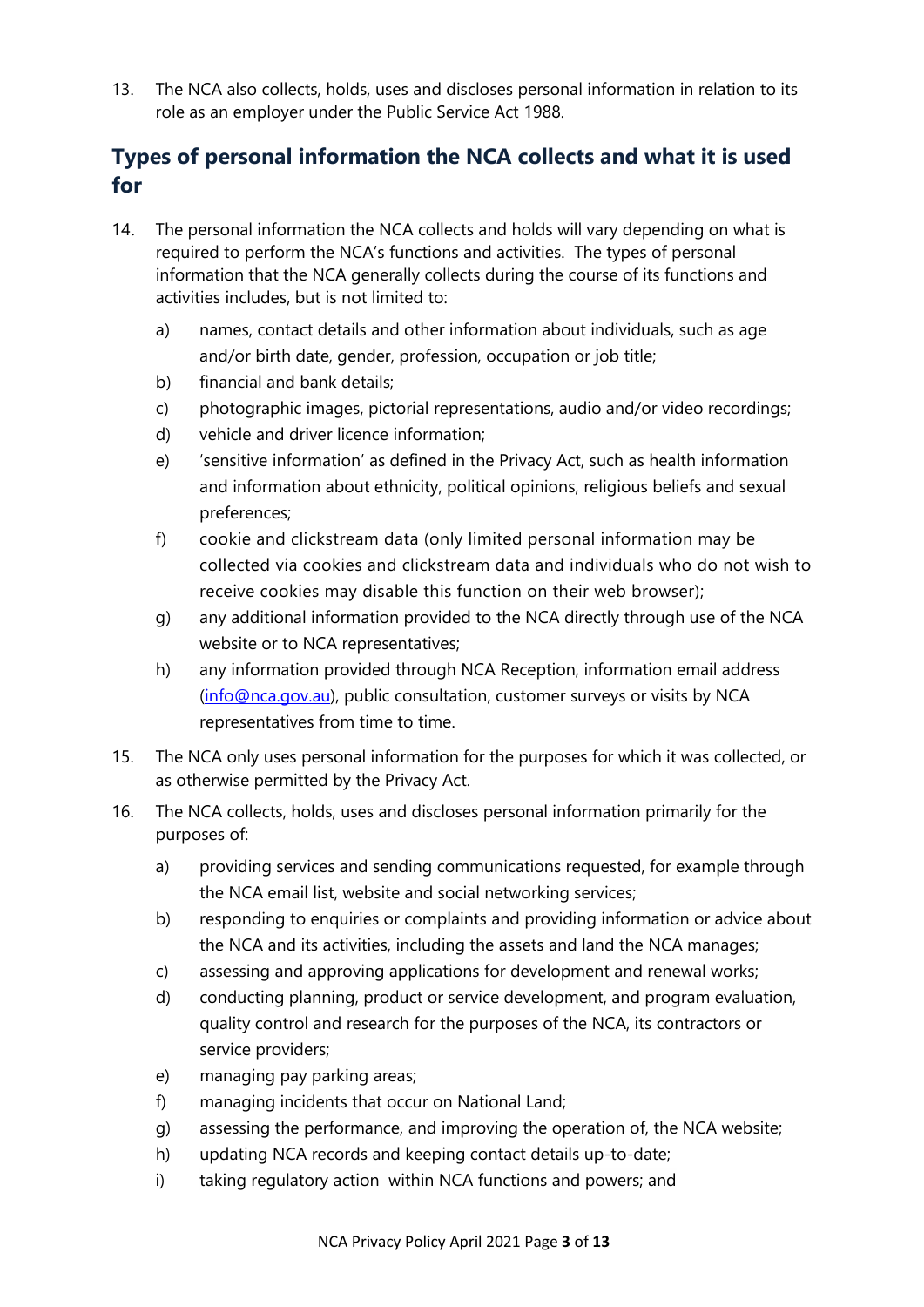- j) complying with any Australian law; orders of courts or tribunals; any rule, regulation, lawful and binding determination, decision or direction of a regulator; or in co-operation with any governmental authority.
- 17. Sensitive information may be collected in relation to some personnel (employees and contractors), for example those who identify as a person of ethnic descent, health information (for example medical reports or certificates) or through police history checks. Sensitive information may also be collected where a security incident, injury or hazard has occurred or been identified.
- <span id="page-5-0"></span>18. *Schedule 1* to this privacy policy outlines in more detail the kinds of personal information collected by the NCA, the purposes for which the personal information is collected, held and used and to whom it may be disclosed outside of the NCA.

# **How the NCA collects personal information**

- 19. The NCA usually collects personal information directly from individuals, for example, when handling an application, enquiry or complaint.
- 20. The ways in which the NCA collects personal information may include, but is not limited to:
	- a) conversations via telephone and in person;
	- b) written correspondence, including email;
	- c) access and use of the NCA website [\(www.nca.gov.au\)](http://www.nca.gov.au/)<sup>[2](#page-5-1)</sup> and interactions through NCA social networking services, such as Facebook and Twitter;
	- d) applications submitted to the NCA;
	- e) attendances at events, or visiting attractions and memorials, or parking on National Land;
	- f) membership of an NCA committee, panel or participation in a meeting or consultation with the NCA, including public forums;
	- g) publicly available sources to enable the NCA to contact stakeholders who may be interested in the NCA's work or in participating in community consultations; and
	- h) when the NCA is required or authorised by law, or by a court or tribunal to do so.
- 21. From time to time, the NCA may collect personal information from third parties including, but not limited to:
	- a) persons with authority to act, for example, where the individual is a child;
	- b) an employer, for example, where the employer is submitting an application or tender or submission to the NCA;
	- c) another Australian Government or State or Territory department or agency, for example, Ministerial correspondence provided to the NCA; or
	- d) law enforcement agencies.
- 22. The NCA may also receive personal information from individuals or companies who supply personal information belonging to others in the documents they provide. This is referred to as "unsolicited personal information". In these circumstances the NCA will

<span id="page-5-1"></span><sup>&</sup>lt;sup>2</sup> For further information about data collected from the NCA's website portal, refer to the NCA's Website [Privacy Policy.](https://www.nca.gov.au/about-the-NCA/corporate-documents/our-policies/website-privacy-policy)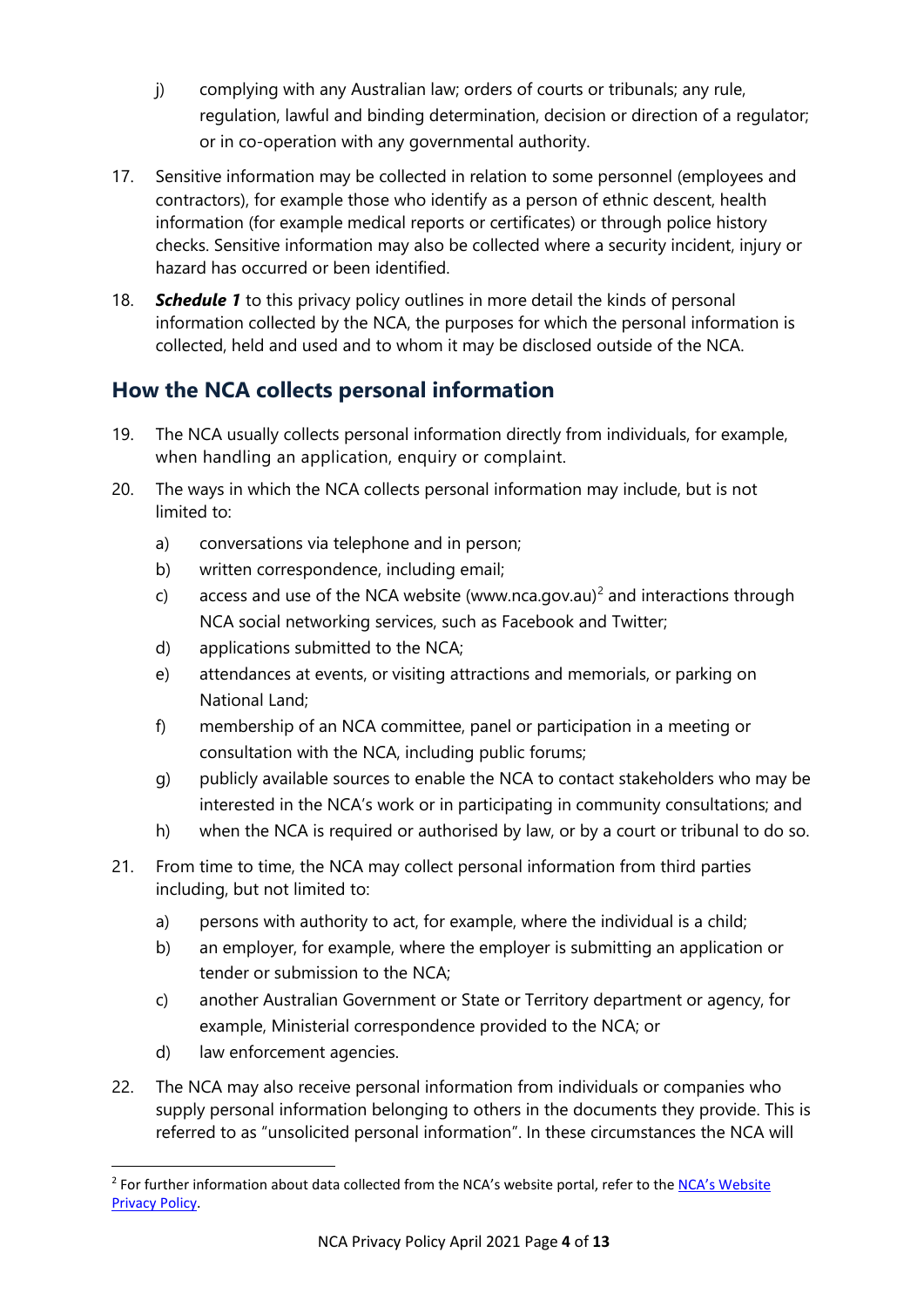<span id="page-6-0"></span>consider whether the NCA could have collected the information had it solicited the information, and will handle it in accordance with the Privacy Act.

## **How the NCA holds and protects personal information**

- 23. Personal information held by the NCA is stored on electronic media, including the NCA's electronic document and records management system, on servers that are located in Australia. Personal information is also held on paper files.
- 24. Electronic and paper records are protected in accordance with Australian Government security policies, including the Attorney-General Department's Protective Security [Policy Framework](https://www.protectivesecurity.gov.au/) and the [Australian Government Information Security Manual.](https://www.cyber.gov.au/acsc/view-all-content/ism)
- 25. The NCA stores and disposes of personal information in accordance with the *Archives Act 1983* and relevant records authorities. For more information, see the [National](http://www.naa.gov.au/)  [Archives of Australia website.](http://www.naa.gov.au/)
- 26. The NCA's networks and websites have security features in place to protect the information that the NCA holds from misuse, interference and loss from unauthorised access, modification or disclosure.
- 27. The NCA takes steps to protect information, including personal information from unauthorised access, unauthorised use, modification or disclosure, and against other misuse. These steps include:
	- a) applying appropriate security classifications to documents and restricting access to records by personnel is restricted to officers on a 'need to know' basis;
	- b) only allowing authorised users to access NCA's electronic information and communication systems and databases, for example through the use of appropriate passwords;
	- c) securing paper-based files with personal information in locked cabinets or rooms with physical access restrictions;
	- d) regularly assessing the risk of misuse, interference, loss, and unauthorised access, modification or disclosure of that information;
	- e) taking measures to address those risks, for example, the NCA keeps a record (audit trail) of when someone has accessed, added, changed or deleted personal information held in the NCA's electronic databases and regularly checks that personnel only access those records when they need to for work purposes;
	- f) where personal information is held by NCA contracted service providers, for example the NCA's ICT service provider, contractually requiring those service providers to protect the information to the same standards as the NCA in accordance with the Privacy Act; and
	- g) conducting periodic internal and external audits to assess whether the NCA has adequately complied with or implemented these risk mitigation measures.
- <span id="page-6-1"></span>28. If a data breach occurs, resulting in the disclosure of personal information, the NCA will respond in accordance with the NCA Data Breach Response Plan and its obligations under the Privacy Act.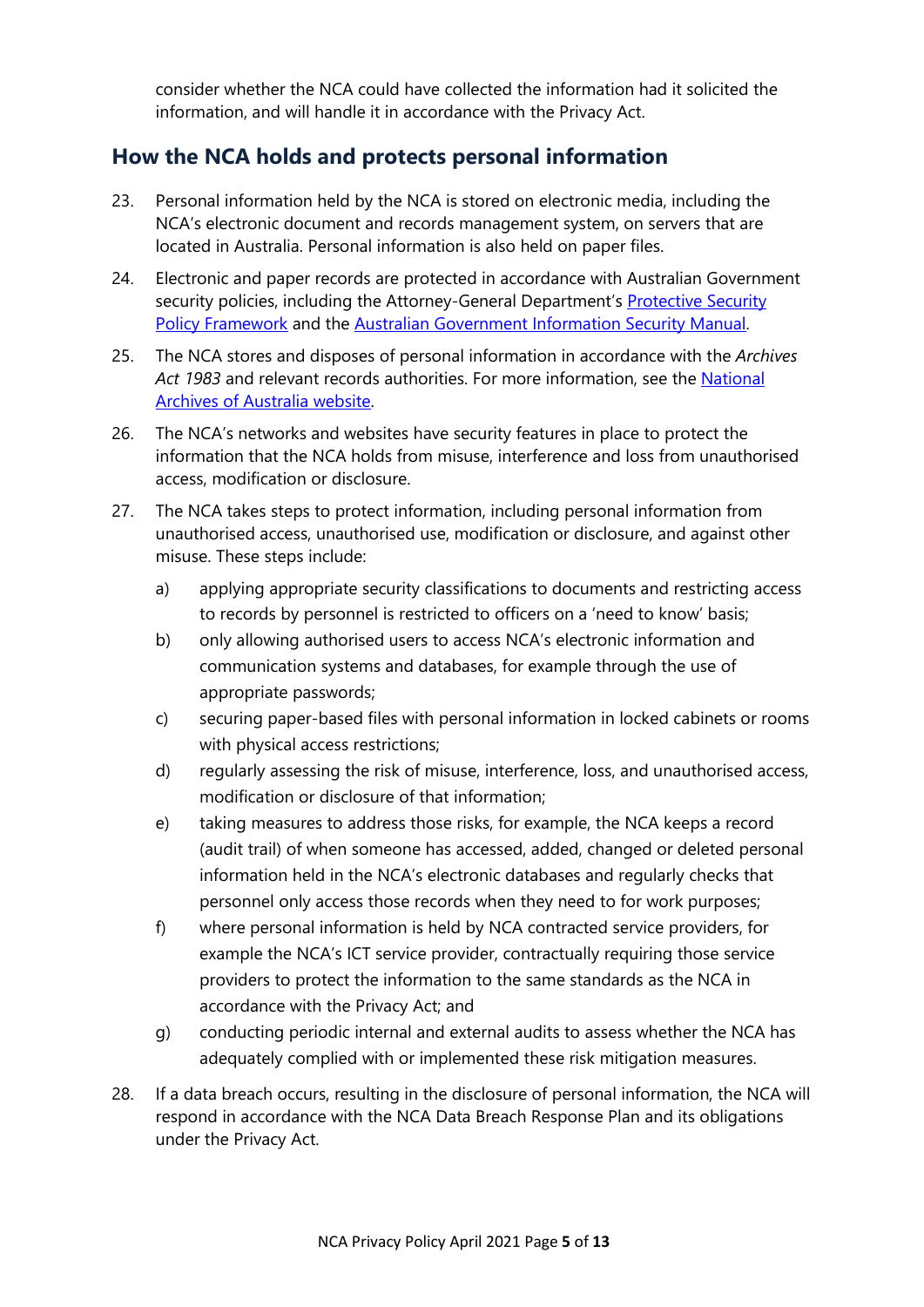# **Disclosure of personal information**

29. The NCA will not disclose personal information to anyone outside the NCA unless the individual concerned has given their consent, or disclosure is otherwise permitted by the APPs. Examples of exceptions include disclosure being necessary to prevent a serious threat to a person's life, health or safety, or for law enforcement purposes.

#### **Disclosure to service providers**

- 30. The NCA uses a number of service providers to whom it discloses personal information. These include providers that:
	- a) manage and deliver ICT or audit services;
	- b) manage the NCA's human resources information, including the delivery of payroll services;
	- c) arrange and/or book travel for personnel and other individuals; and
	- d) assist the NCA in the administration of pay parking on National Land.
- 31. To protect the personal information disclosed, the NCA enters into agreements that require the service providers to only use or disclose the information for the purposes of these agreements including special privacy requirements where necessary.

#### **Disclosure of personal information overseas**

- 32. A very limited amount of personal information may be disclosed by the NCA to overseas recipients as provided for in APP 8. For example:
	- a) the NCA's service providers located outside Australia may, in limited circumstances, be given access to personal information in order to provide services to the NCA. The NCA takes reasonable steps to ensure that overseas recipients of personal information do not breach the privacy obligations relating to personal information. However, it may be subject to local legislation;
	- b) communication using a social network provider such as Facebook and Twitter may also mean that the social network provider collects, holds and uses an individual's personal information overseas.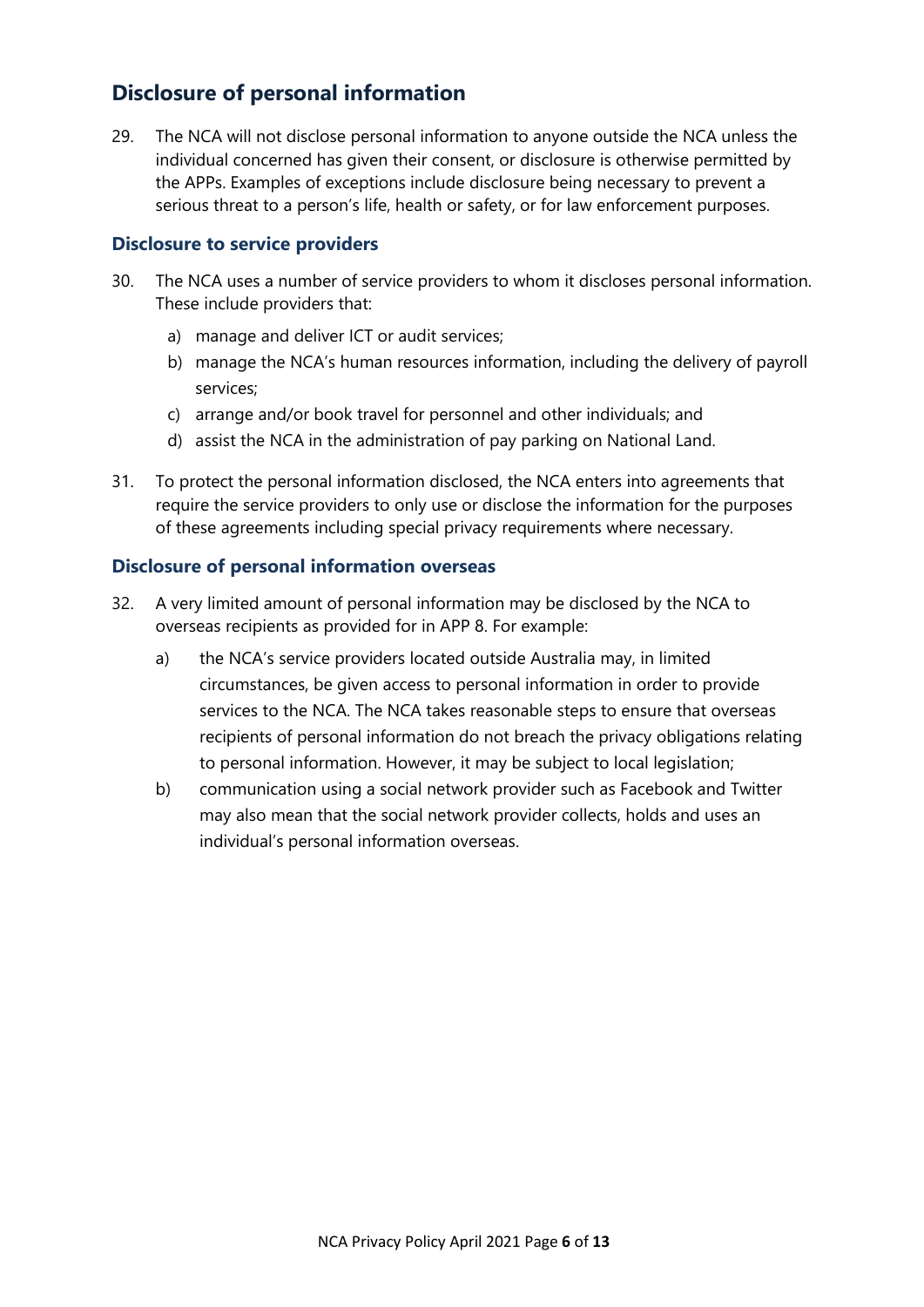# <span id="page-8-0"></span>**Accessing and correcting personal information, or reporting a breach**

## <span id="page-8-1"></span>**How you can access and correct your personal information**

- 33. An individual may request access to the personal information the NCA holds about that individual and to request its correction if inaccurate, out of date, incomplete, irrelevant or misleading, by contacting the NCA. The NCA must respond within 30 days. The Privacy Act permits access to be refused in certain cases, including where an exemption under the *Freedom of Information Act 1982* (FOI Act) would apply.
- 34. To request access to or correction of personal information held by the NCA, please contact the NCA's Privacy Officer using the details outlined at the 'Contacting the NCA' section below. The NCA will be able to provide guidance, where necessary, on whether the individual's request is better dealt with under the Privacy Act, the FOI Act or another arrangement, which will depend on the particular circumstances.

## <span id="page-8-2"></span>**How to contact the NCA about a possible breach of privacy**

- 35. Possible breaches of the APPs or this privacy policy, should be immediately referred to the NCA Privacy Officer using the contact information below, including details of the incident so that it can be investigated.
- 36. Complaints may be submitted to the NCA anonymously. However, to permit proper consideration, the complaint should include a description of the privacy concern, any action or dealings with the NCA to address the privacy concern and, if a response is sought, preferred contact details.
- 37. The NCA will respond to privacy complaints within 30 days of receipt. If dissatisfied with the NCA's response to a complaint, an individual can make a complaint to the Office of the Australian Information Commissioner (OAIC). Information on how to make a complaint can be found on the **OAIC** website.

# <span id="page-8-3"></span>**Contacting the NCA**

38. Any questions about this privacy policy, any concerns or a complaint regarding the treatment of privacy or a possible breach of privacy, may be referred to the NCA Privacy Officer at:

Privacy Officer

National Capital Authority

**Address:** Treasury Building, King Edward Terrace, Parkes ACT 2600, Australia

**Post:** GPO Box 373, Canberra ACT 2601, Australia

**Email:** [privacy@nca.gov.au](mailto:privacy@nca.gov.au) (please include 'Privacy Matter' in the subject line of the email)

**Telephone:** (02) 6271 2888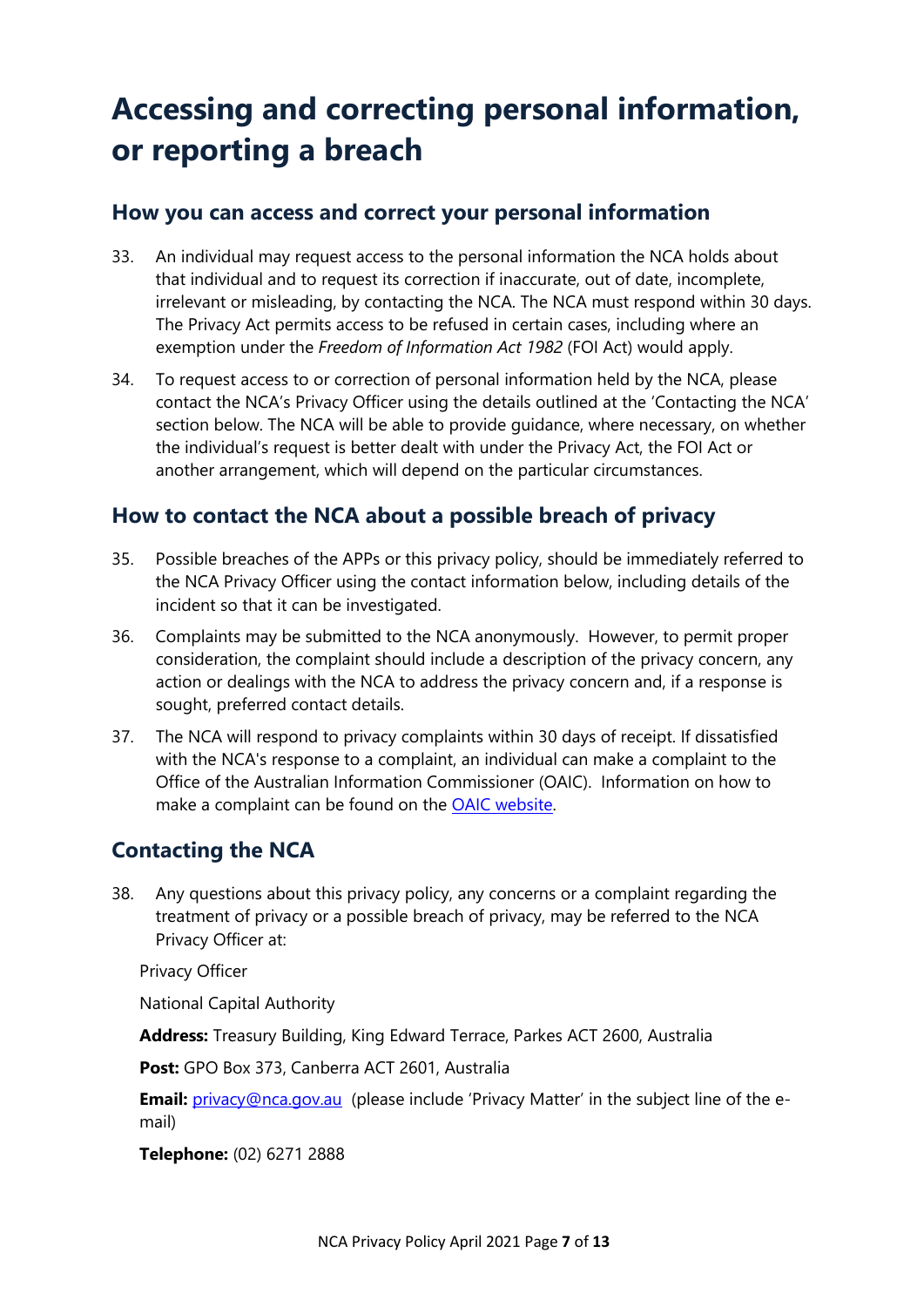39. Requests and complaints will be treated confidentially, and resolved in as timely and appropriate a manner as circumstances allow.

## <span id="page-9-0"></span>**Changes to our privacy policy**

40. The NCA may from time to time, review and update this privacy policy. Any updated versions of this privacy policy will be posted on our website.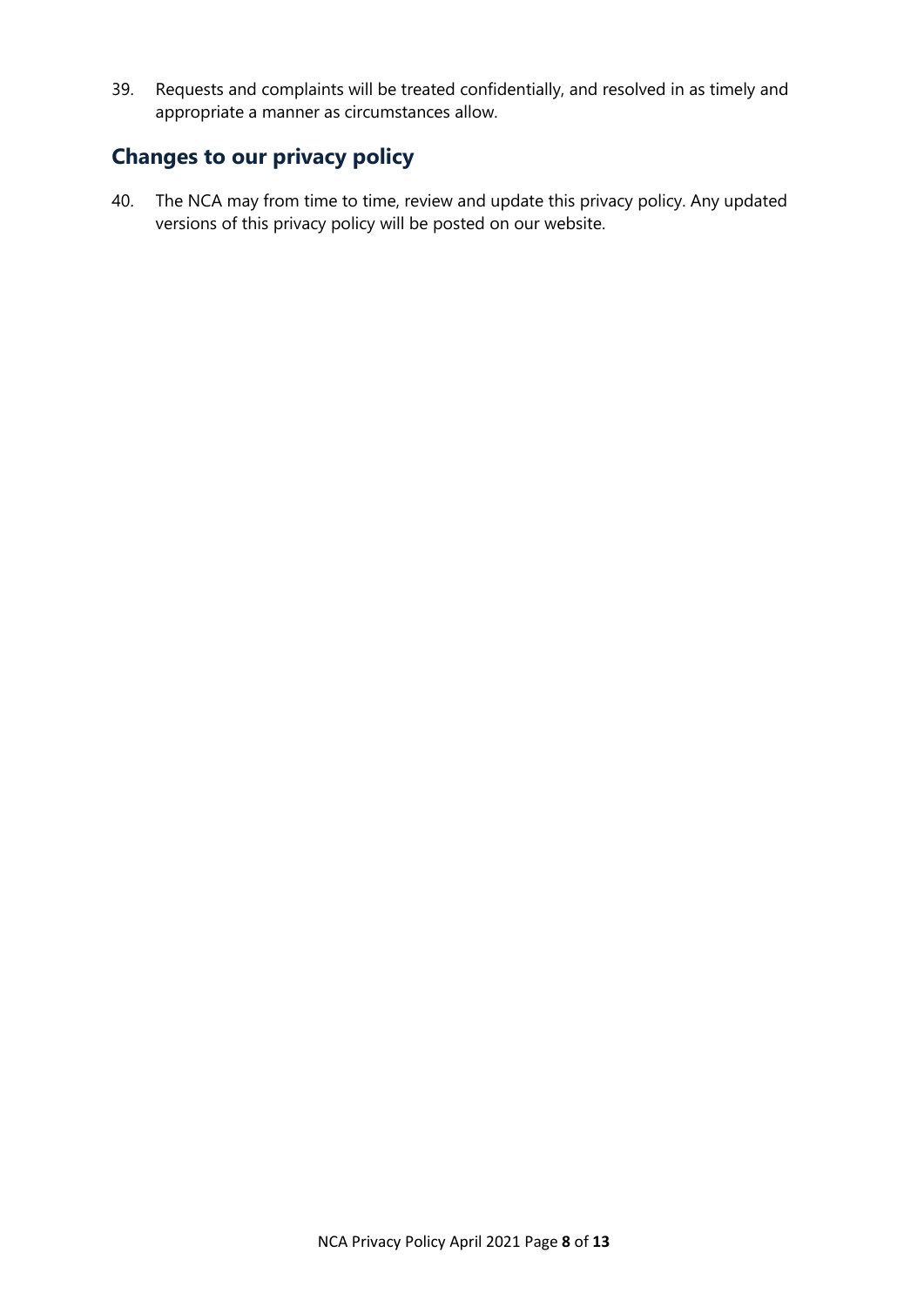# <span id="page-10-0"></span>**Schedule 1**

Schedule 1 outlines the kinds of personal information collected and held by the NCA and the purposes for which the personal information is collected, held, used and disclosed.

| <b>NCA</b><br><b>Business</b><br><b>Unit</b>              | <b>Purpose of Collection</b>                                                                                                       | <b>Kinds of personal information</b><br>the NCA collects and holds                                                                                                                                                                                                                                                                                                                                                                                                                                                                                                                                                                                                                                                                                                                                                                                                                                                                                                                                                                                                                                                 | To whom<br>disclosures may be<br>made outside the<br>NCA <sup>3</sup>                                                                                                                                                                                                                                               |
|-----------------------------------------------------------|------------------------------------------------------------------------------------------------------------------------------------|--------------------------------------------------------------------------------------------------------------------------------------------------------------------------------------------------------------------------------------------------------------------------------------------------------------------------------------------------------------------------------------------------------------------------------------------------------------------------------------------------------------------------------------------------------------------------------------------------------------------------------------------------------------------------------------------------------------------------------------------------------------------------------------------------------------------------------------------------------------------------------------------------------------------------------------------------------------------------------------------------------------------------------------------------------------------------------------------------------------------|---------------------------------------------------------------------------------------------------------------------------------------------------------------------------------------------------------------------------------------------------------------------------------------------------------------------|
| <b>Finance and</b><br><b>Business</b><br><b>Resources</b> | To facilitate effective and<br>efficient management of<br>personnel and payroll<br>functions, including<br>Executive remuneration. | May include name and personal<br>details (contact details, home<br>address, date of birth, occupation,<br>AGS number, gender, qualifications,<br>equal opportunity data), contents<br>of APS personnel files, attendance<br>and overtime records, leave<br>balances, applications and<br>approvals, medical records, payroll<br>and pay related records (including<br>pay, allowances and bank details),<br>tax file number, declaration of<br>interests, superannuation<br>information, performance<br>appraisals, records relating to<br>remote working, records relating to<br>learning and development, records<br>relating to personal welfare<br>matters, contracts and conditions of<br>employment, and next of kin and<br>emergency contact details. May<br>also include sensitive personal<br>information such as records of<br>physical and mental health, racial or<br>ethnic origin, security clearance<br>details, disciplinary investigations<br>and actions, adverse performance<br>and security assessments,<br>relationship details, personal<br>financial information and<br>employment history. | Appropriate<br>disclosures are or may<br>be made to the NCA's<br>payroll and other HR<br>service providers (EAP,<br>salary packaging), the<br><b>Australian Taxation</b><br>Office, the Australian<br><b>Public Service</b><br>Commission and other<br>APS agencies when<br>relevant HR records<br>are transferred. |
| <b>Finance and</b><br><b>Business</b><br><b>Resources</b> | To facilitate effective and<br>efficient management of<br>recruitment processes.                                                   | May include records relating to<br>curricula vitae, interview details,<br>referee reports, details of ratings<br>and shortlisting, records relating to<br>relocation of staff and removals of<br>personal effects and records<br>relating to character checks and<br>security clearances.                                                                                                                                                                                                                                                                                                                                                                                                                                                                                                                                                                                                                                                                                                                                                                                                                          | Appropriate<br>disclosures are, or may<br>be made to<br>recruitment service<br>providers, other APS<br>agencies and<br>Australian Government<br><b>Security Vetting</b><br>Agency (or their<br>external service<br>providers).                                                                                      |
| <b>Business</b><br><b>Systems</b>                         | To facilitate effective and<br>efficient management of<br>personnel security<br>functions.                                         | May include name, date of birth,<br>contact details, employment and<br>education history, and other<br>personal information relevant for                                                                                                                                                                                                                                                                                                                                                                                                                                                                                                                                                                                                                                                                                                                                                                                                                                                                                                                                                                           | Appropriate<br>disclosures are, or may<br>be made to the<br>Australian Federal                                                                                                                                                                                                                                      |

<span id="page-10-1"></span><sup>&</sup>lt;sup>3</sup> Including if required or authorised by or under an Australia law or a court/tribunal order.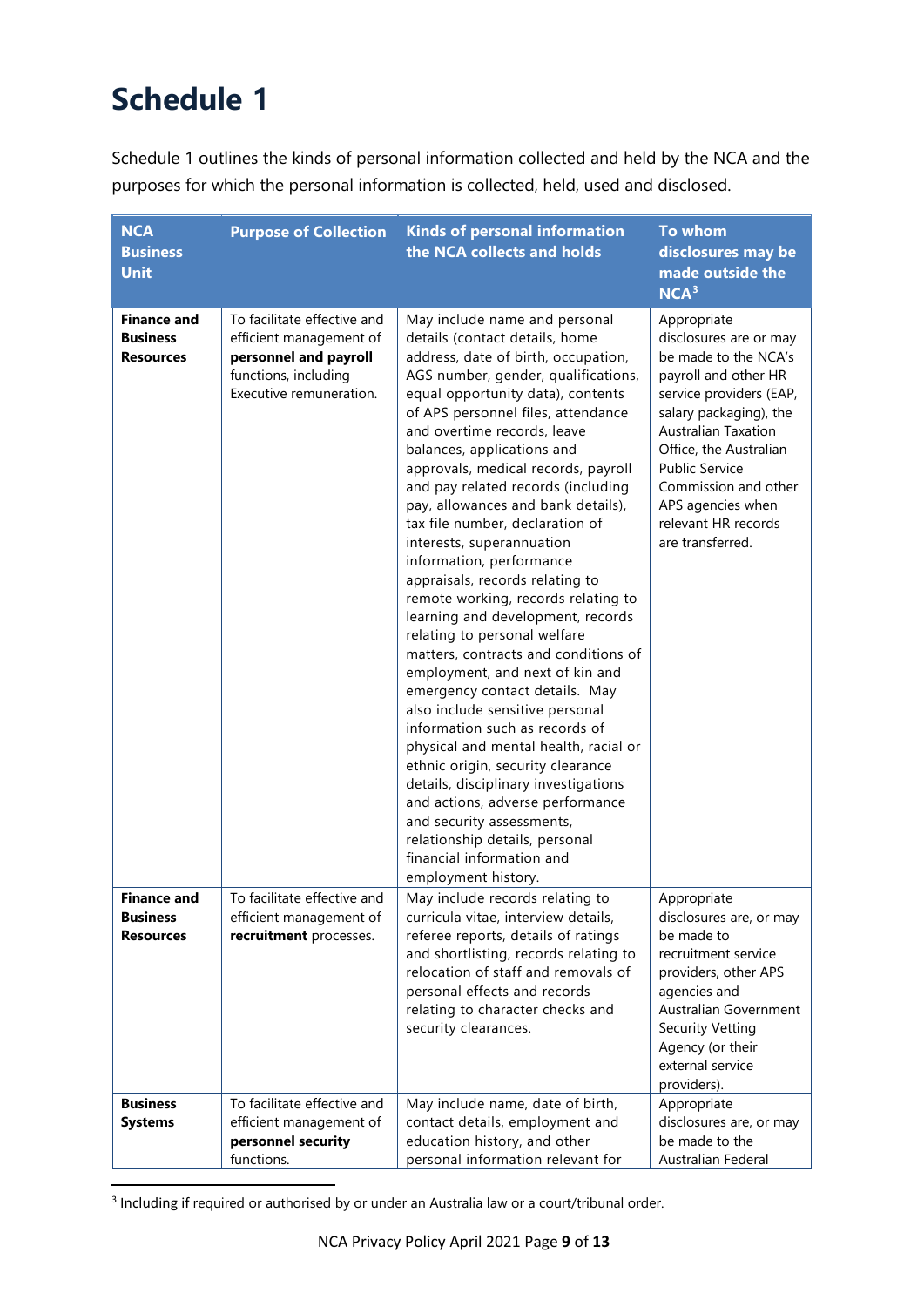| <b>NCA</b><br><b>Business</b><br><b>Unit</b>              | <b>Purpose of Collection</b>                                                                                                                    | <b>Kinds of personal information</b><br>the NCA collects and holds                                                                                                                                                                                                                                                                                                                                                                                                                                                                                                                                                                                                                                                                                                                                                                      | <b>To whom</b><br>disclosures may be<br>made outside the<br>NCA <sup>3</sup>                                                                                                                      |
|-----------------------------------------------------------|-------------------------------------------------------------------------------------------------------------------------------------------------|-----------------------------------------------------------------------------------------------------------------------------------------------------------------------------------------------------------------------------------------------------------------------------------------------------------------------------------------------------------------------------------------------------------------------------------------------------------------------------------------------------------------------------------------------------------------------------------------------------------------------------------------------------------------------------------------------------------------------------------------------------------------------------------------------------------------------------------------|---------------------------------------------------------------------------------------------------------------------------------------------------------------------------------------------------|
|                                                           |                                                                                                                                                 | obtaining or maintaining a security<br>clearance, copies of birth certificate,<br>Deed Poll or change of name<br>certificate, naturalisation/citizenship<br>certificate, marriage certificate,<br>divorce documentation, passport<br>details, armed services discharge<br>certificate, education certificates,<br>driver's licence, personal particulars,<br>employee photograph, police<br>record checks and<br>supervisor/referee reports and<br>working with vulnerable people<br>checks. May also include sensitive<br>personal information such as<br>financial information, racial or<br>ethnic origin, membership of<br>political groups, professional or<br>trade associations, or trade unions,<br>religious beliefs or affiliations,<br>sexual orientation or practices,<br>alcohol and/or drug use, and<br>criminal records. | Police and the<br>Australian Government<br><b>Security Vetting</b><br>Agency (or their<br>external service<br>providers).                                                                         |
| <b>Finance and</b><br><b>Business</b><br><b>Resources</b> | To facilitate effective and<br>efficient personnel<br>management processes<br>and functions.                                                    | May include records of accidents or<br>injuries, compensation case files,<br>complaints and grievances,<br>recommendations for honours and<br>awards, and records relating to<br>counselling and discipline matters<br>(including disciplinary, investigation<br>and action files, legal files, and<br>records of criminal convictions).                                                                                                                                                                                                                                                                                                                                                                                                                                                                                                | Appropriate<br>disclosures may be<br>made to Comcare, the<br><b>Australian Federal</b><br>Police (AFP), external<br>service providers and<br>other APS agencies.                                  |
| <b>Finance and</b><br><b>Business</b><br><b>Resources</b> | A record of gifts<br>received by employees<br>of the NCA.                                                                                       | May include name of the recipient<br>of gift, presenter of gift, details of<br>gift.                                                                                                                                                                                                                                                                                                                                                                                                                                                                                                                                                                                                                                                                                                                                                    | Appropriate<br>disclosures are, or may<br>be made to the<br>relevant Minister's<br>office or the<br>Department of<br>Infrastructure,<br>Transport, Regional<br>Development and<br>Communications. |
| Governance<br>and Legal<br><b>Services</b>                | To process Freedom of<br><b>Information requests</b><br>made to the NCA or<br>consultation on<br>Freedom of Information<br>requests to the NCA. | Personal information may relate to<br>the Freedom of Information<br>applicant and/or third parties to<br>whom the information requested<br>relates. Details may include names,<br>gender, occupation, email, postal<br>address, telephone number, and on<br>occasion credit card and bank<br>details.                                                                                                                                                                                                                                                                                                                                                                                                                                                                                                                                   | Appropriate<br>disclosures may be<br>made to the OAIC, the<br>Department of<br>Infrastructure,<br>Transport, Regional<br>Development and<br>Communications or<br>other relevant APS<br>agencies.  |
| Governance<br>and Legal<br><b>Services</b>                | To facilitate the<br>effective and efficient<br>processing of                                                                                   | May include name, gender, email<br>and/or postal address, occupation,                                                                                                                                                                                                                                                                                                                                                                                                                                                                                                                                                                                                                                                                                                                                                                   | Appropriate<br>disclosures are, or may<br>be made to the                                                                                                                                          |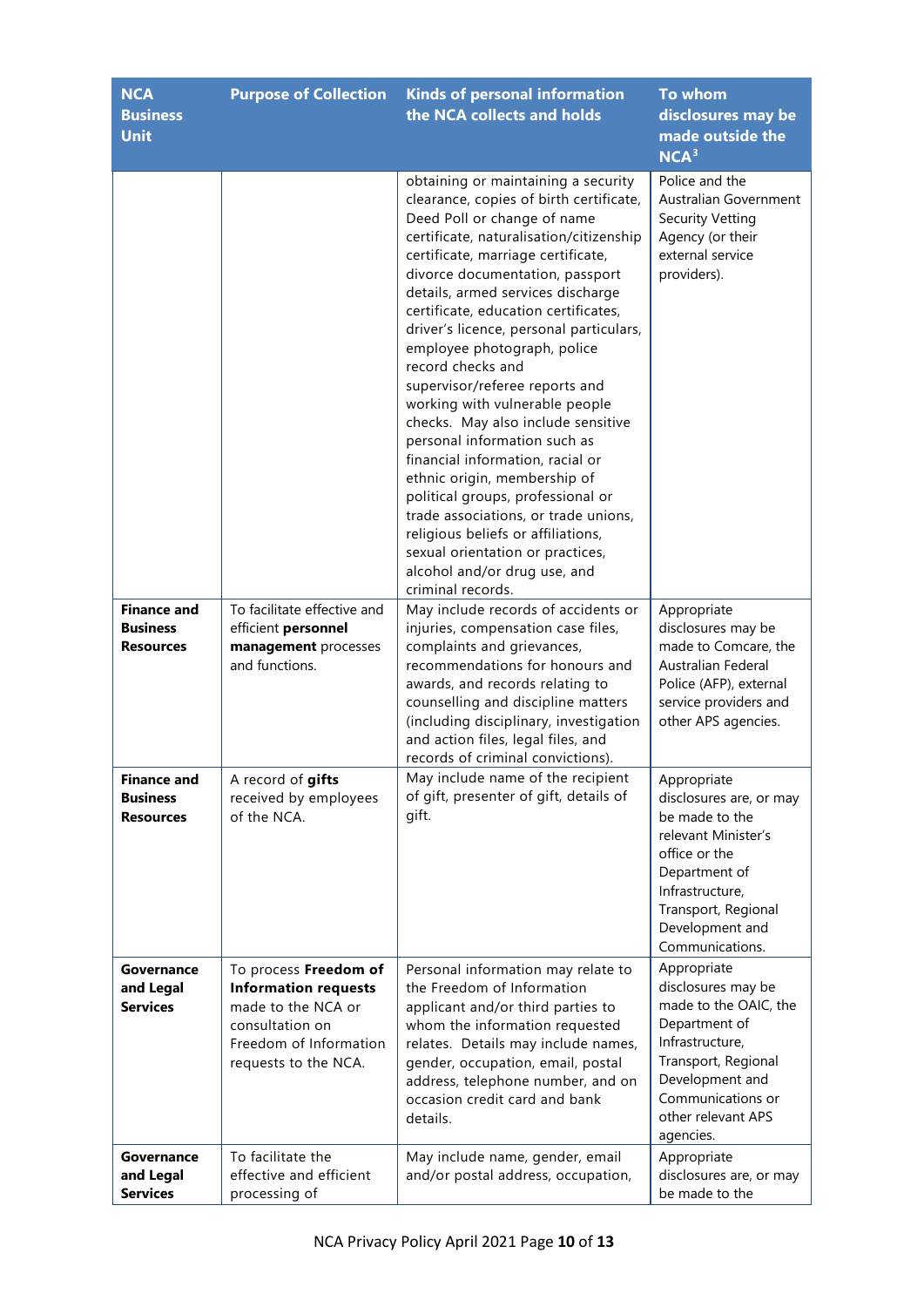| <b>NCA</b><br><b>Business</b><br><b>Unit</b>                          | <b>Purpose of Collection</b>                                                                                                                                                                                                                                                                                                                                       | <b>Kinds of personal information</b><br>the NCA collects and holds                                                                                                                                                                                                                                                       | To whom<br>disclosures may be<br>made outside the<br>NCA <sup>3</sup>                                                                                                  |
|-----------------------------------------------------------------------|--------------------------------------------------------------------------------------------------------------------------------------------------------------------------------------------------------------------------------------------------------------------------------------------------------------------------------------------------------------------|--------------------------------------------------------------------------------------------------------------------------------------------------------------------------------------------------------------------------------------------------------------------------------------------------------------------------|------------------------------------------------------------------------------------------------------------------------------------------------------------------------|
|                                                                       | <b>Ministerial and NCA</b><br>correspondence.                                                                                                                                                                                                                                                                                                                      | and other personal information<br>provided by the author.                                                                                                                                                                                                                                                                | relevant Minister's<br>office, the Department<br>of Infrastructure,<br>Transport, Regional<br>Development and<br>Communications, or<br>other relevant APS<br>agencies. |
| Governance<br>and Legal<br><b>Services</b>                            | To facilitate the<br>effective and efficient<br>processing of Insurance<br><b>Claims</b>                                                                                                                                                                                                                                                                           | May include name, gender, email<br>and/or postal address, occupation,<br>relevant medical and financial<br>information, and other personal<br>information provided by the author.                                                                                                                                        | Appropriate<br>disclosures are, or may<br>be made to Comcover,<br>legal representatives<br>and Courts, Tribunals,<br>Commissions or<br>Regulators.                     |
| Governance<br>and Legal<br><b>Services</b>                            | To facilitate the<br>effective and efficient<br>processing of<br>complaints                                                                                                                                                                                                                                                                                        | May include name, email and/or<br>postal address and other personal<br>information provided by the author.                                                                                                                                                                                                               | Appropriate<br>disclosures are, or may<br>be made to the<br>Commonwealth<br>Ombudsman.                                                                                 |
| Governance<br>and Legal<br><b>Services</b>                            | To facilitate fraud and<br>compliance<br>investigations and<br>audits both internally<br>and externally                                                                                                                                                                                                                                                            | Personal information may be used<br>to undertake fraud and compliance<br>investigations regarding employees,<br>consultants, contractors and other<br>bodies. May include name, gender,<br>email and/or postal address,<br>occupation, relevant medical and<br>financial information, and other<br>personal information. | Appropriate<br>disclosures are or may<br>be made to AFP,<br>external providers,<br>other APS agencies<br>and Courts, Tribunals,<br>Commissions or<br>Regulators.       |
| <b>Public Affairs,</b><br><b>Education</b><br>and<br><b>Marketing</b> | To administer and<br>manage the Volunteer<br>Programs.                                                                                                                                                                                                                                                                                                             | May include details of each<br>volunteer or potential volunteer<br>such as name, gender, email, postal<br>address and telephone numbers.                                                                                                                                                                                 | Biographical<br>information may be<br>disclosed on the<br>NCA's website, media<br>announcements<br>and/or publications.                                                |
| <b>Estate</b><br><b>Management</b>                                    | To administer and<br>manage:<br>boat permits for<br>$\bullet$<br>Lake Burley Griffin<br>applications to<br>$\bullet$<br>conduct an event<br>on National Land<br>the <b>patrons</b> program<br>$\bullet$<br>for the Old<br><b>Parliament House</b><br>Rose Gardens<br>incident reports for<br>$\bullet$<br>incidents occurring<br>on the National<br>Capital Estate | May include name, gender,<br>occupation, email, postal address,<br>telephone numbers, and on<br>occasion credit card and bank<br>details.                                                                                                                                                                                | Appropriate<br>disclosures are, or may<br>be made to relevant<br>external service<br>providers and/or<br>Comcover.                                                     |
| <b>Estate</b><br><b>Management</b>                                    | To administer and<br>manage pay parking<br>on National Land<br>including any action                                                                                                                                                                                                                                                                                | May include personal and financial<br>details relating to the operator or<br>owner of a vehicle, including when<br>a PIN has been issued where:                                                                                                                                                                          | Appropriate<br>disclosures are, or<br>may be made to the<br>relevant State and                                                                                         |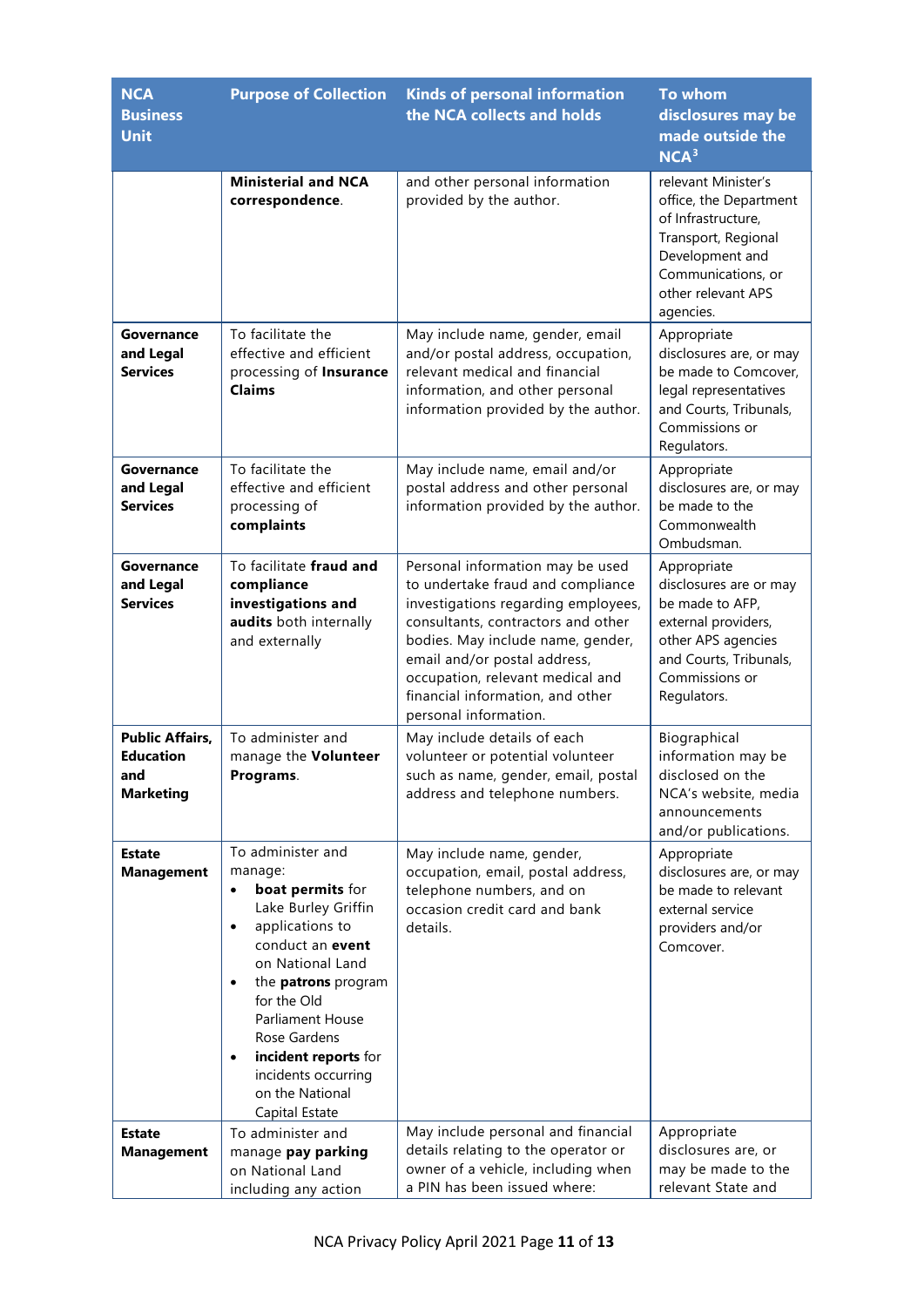| <b>NCA</b><br><b>Business</b><br><b>Unit</b>                          | <b>Purpose of Collection</b>                                                                                                                                                       | <b>Kinds of personal information</b><br>the NCA collects and holds                                                                                                                                                                                                                                                                                                                         | <b>To whom</b><br>disclosures may be<br>made outside the<br>NCA <sup>3</sup>                                                                                                                                                    |
|-----------------------------------------------------------------------|------------------------------------------------------------------------------------------------------------------------------------------------------------------------------------|--------------------------------------------------------------------------------------------------------------------------------------------------------------------------------------------------------------------------------------------------------------------------------------------------------------------------------------------------------------------------------------------|---------------------------------------------------------------------------------------------------------------------------------------------------------------------------------------------------------------------------------|
|                                                                       | relating to the payment<br>or non-payment of<br>parking infringement<br>notices (PINs).                                                                                            | the PIN is in dispute<br>$\bullet$<br>the PIN payment has not been<br>$\bullet$<br>paid by the due date<br>a refund is being sought.<br>Details may include name, gender,<br>email, home address, postal<br>address, telephone numbers, motor<br>vehicle registration details, driver's<br>licence details, relevant medical or<br>financial details, and credit card and<br>bank details. | Territory parking<br>bodies, relevant NCA<br>contracted service<br>providers in relation<br>to operations, debt<br>collection or Court<br>action and a Court of<br>law.                                                         |
| <b>Estate</b><br><b>Management</b><br>and Chief<br><b>Planner</b>     | To administer and<br>manage applications for<br>works approval under<br>section 12 of the<br><b>Australian Capital</b><br>Territory (Planning and<br>Land Management) Act<br>1988. | May include applicant, lessee or<br>third party provider names, gender,<br>email, postal address, telephone<br>numbers, occupation, detail of<br>works, and credit card and bank<br>details; for comments on works<br>proposals, details may include<br>names, profession/organisation,<br>comments and email address.                                                                     | The applicant's name<br>and basic details of the<br>proposed works are<br>listed on the NCA's<br>website; for<br>applications requiring<br>public consultation,<br>more detailed<br>information on the<br>proposal is provided. |
| <b>Finance and</b><br><b>Business</b><br><b>Resources</b>             | To manage financial<br>operations and<br>functions, and to<br>maintain required<br>financial information.                                                                          | May include names and contact<br>details of individuals and<br>organisations for contracts.<br>Supplier contact and bank account<br>details for accounts payable and<br>receivable processing, and credit<br>card details.                                                                                                                                                                 | Appropriate<br>disclosures are, or may<br>be made to relevant<br>financial service<br>providers.                                                                                                                                |
| <b>Business</b><br><b>Systems</b>                                     | To provide information<br>and communication<br>technology services.                                                                                                                | Includes all electronic data,<br>including all personal information<br>the NCA collections and holds as<br>set out in this table.                                                                                                                                                                                                                                                          | Appropriate<br>disclosures are, or may<br>be made to the NCA's<br>ICT service providers.                                                                                                                                        |
| <b>Business</b><br><b>Systems</b>                                     | To manage records<br>including storage,<br>destruction and de-<br>identification.                                                                                                  | Includes all electronic data,<br>including all personal information<br>the NCA collections and holds as<br>set out in this table.                                                                                                                                                                                                                                                          | Appropriate<br>disclosures are, or may<br>be made to the NCA's<br>ICT service providers.                                                                                                                                        |
| <b>Business</b><br><b>Systems</b>                                     | To manage the Work,<br><b>Health and Safety</b><br>function and committee.                                                                                                         | May include name, contact details<br>date of birth, health information<br>and other personal information<br>provided by the author.                                                                                                                                                                                                                                                        | Appropriate<br>disclosures are, or may<br>be made to other APS<br>agencies with subject<br>matter responsibility,<br>or where required to<br>meet reporting or<br>audit requirements.                                           |
| <b>Public Affairs,</b><br><b>Education</b><br>and<br><b>Marketing</b> | To manage volunteers,<br>school visit program,<br>working with<br>vulnerable people<br>checks.                                                                                     | May include name, contact details<br>date of birth, health information<br>and other personal information<br>provided by the author.                                                                                                                                                                                                                                                        | Appropriate<br>disclosures are, or may<br>be made to other APS<br>agencies with subject<br>matter responsibility,<br>or where required to<br>meet reporting or<br>audit requirements.                                           |